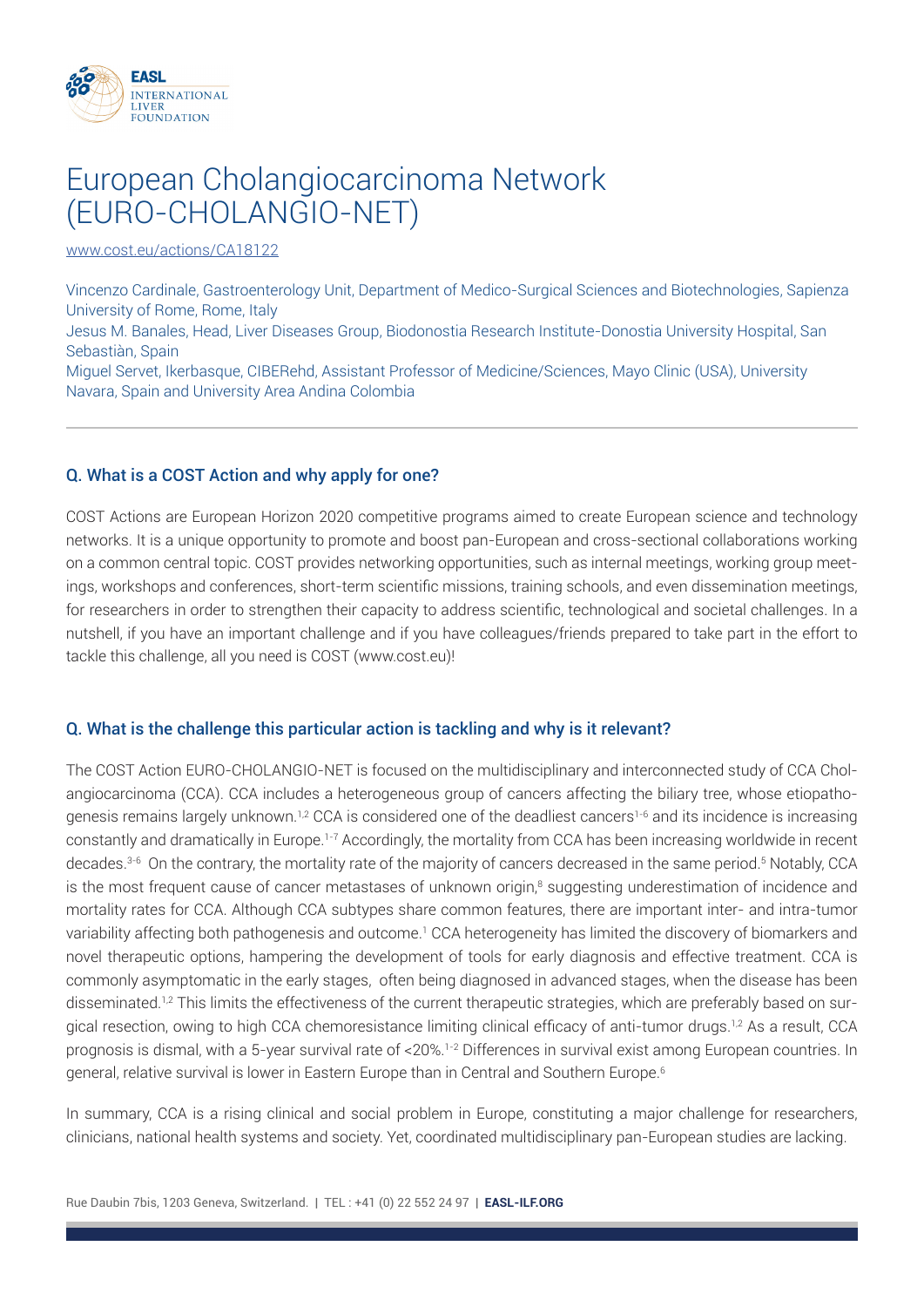

## Q. How was the network created and how is it composed?

The application was promoted and carried out by the European Network for the Study of Cholangiocarcinoma (ENS-CCA: www.enscca.org / www.cholangiocarcinoma.eu), an open, international and multidisciplinary network of scientists created in 2015 dedicated to the study of CCA. The network sustaining this Action is composed of 27 COST member countries with a pan-European distribution, and by an international partner country, the US. The network received the endorsement of the EASL International Liver Foundation, the CCA-UK charity AMMF, and the US Cholangiocarcinoma Foundation. EURO-CHOLANGIO-NET is a coordinated open pan-European network that could be viewed as the home of European CCA research, which will virtually employ all the European research groups in different specific fields of research/interest.

## Q. What are the aims of this COST Action?

EURO-CHOLANGIO-NET aims to create a cooperative, interdisciplinary European network that gathers together basic scientists, clinical investigators, charities, and SMEs in order to:

- 1. Close the current gaps in CCA knowledge and applications by overcoming the limitation of small sample size studies and by developing and implementing a pan-European multidisciplinary collaboration, which is necessary to dissect the multilevel heterogeneity of CCA.
- 2. Improve translation by generating consensus on appropriate experimental models of CCA, including systematically revising the histomorphology, pathological background, and cells of origin of the distinct models of CCA with respect to human subtype counterparts.
- 3. Dissect inter and intratumor heterogeneity in order to define specific features for early diagnostic purposes and set up interconnected digitalized European registries for correlation studies on: i) epidemiology, risk factors, and clinical presentation, ii) histomorphology, and iii) radiologic imaging of tumor and preneoplastic tissue.
- 4. To gain insights into the determination of new sensitive and specific non-invasive biomarkers for the early diagnosis of each CCA subtypes.
- 5. Rationalize cost-efficient target therapy for CCA by defining the driver mutations, epigenetic alterations, and transcriptome of each CCA histomorphological subtype.
- 6. Develop or define novel drugs and strategies.
- 7. Contribute to the development of the mission, vision and aspirations for a global alliance against CCA.

### Q. When did this Action start operating and how long will it continue its activities?

The kick-off meeting of this Action took place in Brussels on 18th March 2019, marking the beginning of the activity which will last for four years.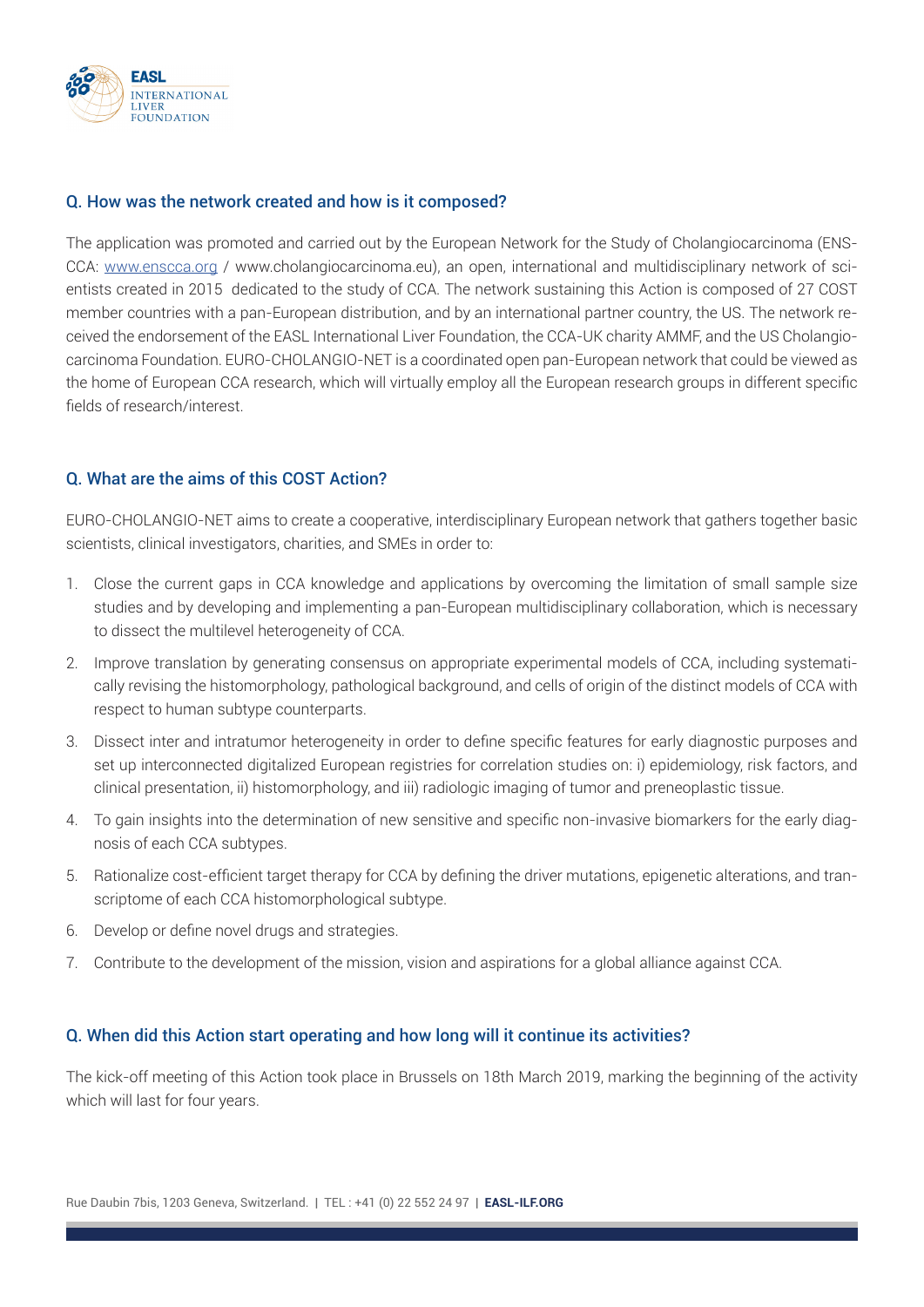

#### Q. How can one join the Action?

European countries (both EU and non-EU countries), EU candidates and potential candidates, which comprise less research-intensive countries referred as Inclusiveness Target Countries (ITC), are COST Member Countries. When a period of 12 months has elapsed from the date the of the approval of the Action, November 13th 2018 in our case, the participation of additional COST Members becomes subject to formal approval by the Action Management Committee (MC). Individuals affiliated to universities, research centres, companies or other relevant legal entities NOT located in COST Member Countries can participate to the action according the rules of the COST association (https://www.cost. eu/wp-content/uploads/2018/10/20180501-Vademecum2.pdf).

## Q. How will the EURO-CHOLANGIO-NET be implemented?

EURO-CHOLANGIO-NET is a coordinated Action employing European research groups in different specific fields of research/interest interconnected through Working Groups by an iterative process involving people, data registries, information and bio-banking. This Action will be organized in 7 Working Groups (WGs) dealing with interrelated aspects of CCA: Preclinical, In-Depth Histomorphological Phenotyping, Molecular Profiling, Epidemiology, Clinical Characterization and Trials, Early Diagnostic Biomarkers, Development of Novel Therapeutic Targets and Tools, Legislation and Ethics. These WGs will work to construct efficient connections, exchanges and promote capacity-building objectives (i.e. data registries, young researchers' mobility, meetings, seminars, consensus guidelines and more).

### Q. What are the expected key scientific outcomes?

- 1. Consensus articles establishing criteria for identifying the correct preclinical models of each subtype of CCA.
- 2. Scientific publications on the definition of histomorphological features and criteria for the diagnosis and classification of CCA subtypes.
- 3. Scientific publications on liquid biopsy and molecular profiling (single-nucleotide variants, FGFR2 fusions, copy number alterations, DNA methylation profiling) of different clinical, etiological, and histomorphological CCA subtypes.

## Q. Where can information be found about this Action?

An Action website will go live soon. In the meantime, please visit the official link www.cost.eu/actions/CA18122, or send an email to vincenzo.cardinale@uniroma1.it, or to jesus.banales@biodonostia.org